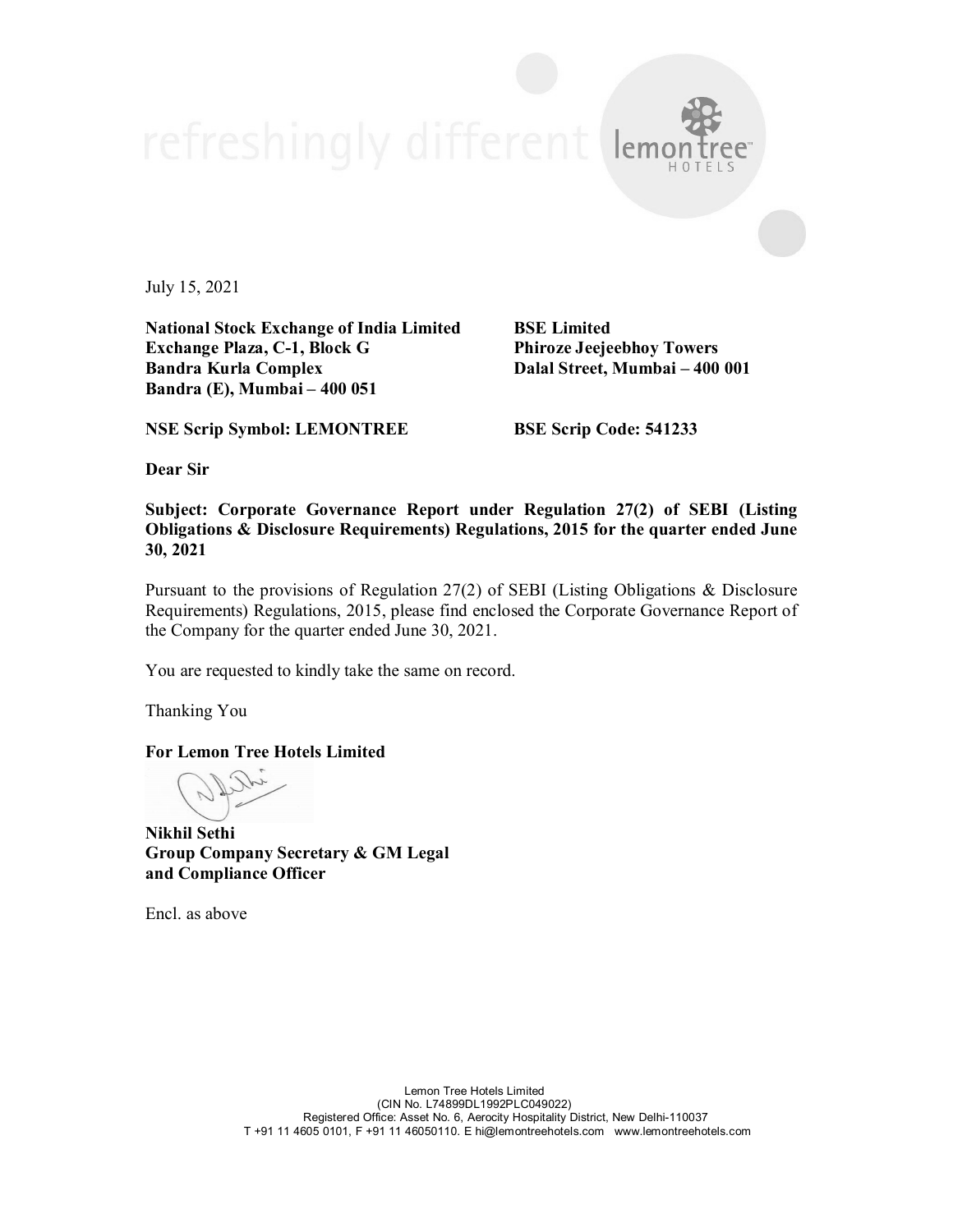### **ANNEXURE I**

# **Format to be submitted by listed entity on quarterly basis**

1. Name of Listed Entity<br>2. Quarter ending

- Lemon Tree Hotels Limited<br>- 30-Jun-2021

# **i. Composition Of Board Of Director**

| (Mr)<br>Ms) | Title Name of<br>the<br>Director | <b>DIN</b>   | Category<br>(Chairpers<br>on<br>/Executive<br>/Non-<br>Executive/<br>Independ<br>ent/<br>Nominee) | Su<br>$\mathsf b$<br>Cat<br>eg<br>ory | Initial<br>Date<br>of<br>Appoi<br>ntme<br>nt | Date<br>of<br>Appoi<br>ntme<br>nt | Da<br>te<br>of<br>ce<br>SS<br>ati<br>on | Tenu<br>re | Date of<br><b>Birth</b> | Wheth<br>er<br>special<br>resoluti<br>on<br>passed<br>2 | Date of<br>passing<br>special<br>resolutio<br>n | No. of<br>Directo<br>rship in<br>listed<br>entities<br>includi<br>ng this<br>listed<br>entity | No of<br>Independ<br>ent<br><b>Directors</b><br>hip in<br>listed<br>entities<br>including<br>this listed<br>entity | No of<br>members<br>hips in<br>Audit/<br>Stakehol<br>der<br>Committe<br>e(s)<br>including<br>this listed<br>entity | No of<br>post of<br>Chairp<br>erson<br>in<br>Audit/<br>Stakeh<br>older<br>Comm<br>ittee<br>held in<br>listed<br>entitie<br>s<br>includi<br>ng this<br>listed<br>entity | Mem<br>bersh<br>ip in<br>Com<br>mitte<br>es of<br>the<br>Com<br>pany | Rema<br>rks                                      |
|-------------|----------------------------------|--------------|---------------------------------------------------------------------------------------------------|---------------------------------------|----------------------------------------------|-----------------------------------|-----------------------------------------|------------|-------------------------|---------------------------------------------------------|-------------------------------------------------|-----------------------------------------------------------------------------------------------|--------------------------------------------------------------------------------------------------------------------|--------------------------------------------------------------------------------------------------------------------|------------------------------------------------------------------------------------------------------------------------------------------------------------------------|----------------------------------------------------------------------|--------------------------------------------------|
| Mr.         | Patanjali<br>Govind<br>Keswani   | 00002<br>974 | C & E D                                                                                           | MD                                    | $07$ -Oct-<br>2002                           | $01-Apr-$<br>2018                 |                                         |            | $09-Feb-$<br>1959       | NA                                                      |                                                 | $\mathbf{1}$                                                                                  | $\mathbf{0}$                                                                                                       |                                                                                                                    | $\theta$                                                                                                                                                               | SC, RC                                                               |                                                  |
| Mr.         | Rattan<br>Keswani                | 05317<br>766 | ED                                                                                                | MD                                    | 12-Dec-<br>2012                              | $01-Jan-$<br>2020                 |                                         |            | $12-Feb-$<br>1961       | NA                                                      |                                                 |                                                                                               | $\overline{0}$                                                                                                     |                                                                                                                    | $\overline{0}$                                                                                                                                                         | SC                                                                   |                                                  |
| Mr.         | Aditya<br>Madhav<br>Keswani      | 07208<br>901 | <b>NED</b>                                                                                        |                                       | $17-J$ un-<br>2015                           | $17-Jun-$<br>2015                 |                                         |            | 07-May-<br>1991         | NA                                                      |                                                 | -1                                                                                            | $\mathbf{0}$                                                                                                       | $\overline{0}$                                                                                                     | $\overline{0}$                                                                                                                                                         |                                                                      |                                                  |
| Mr.         | Willem<br>Albertus<br>Hazeleger  | 07902<br>239 | <b>NED</b>                                                                                        |                                       | $09-$<br>Aug-<br>2017                        | $09-$<br>Aug-<br>2017             |                                         |            | $06-Nov-$<br>1968       | NA                                                      |                                                 | $\mathbf{1}$                                                                                  | $\overline{0}$                                                                                                     | $\theta$                                                                                                           | $\theta$                                                                                                                                                               |                                                                      | He is a<br>foreig<br>$\mathbf n$<br>Direct<br>or |
| Mrs.        | Freyan<br>Jamshed<br>Desai       | 00965<br>073 | $\overline{ID}$                                                                                   |                                       | $15$ -Jun-<br>2017                           | $15$ -Jun-<br>2017                |                                         | 48         | $23$ -Dec-<br>1961      | $\overline{NA}$                                         |                                                 | $\mathbf{1}$                                                                                  | $\mathbf{1}$                                                                                                       | $\overline{2}$                                                                                                     | $\mathbf{1}$                                                                                                                                                           | AC, SC,<br>${\rm NRC}$                                               |                                                  |
| Mr.         | Paramart<br>ha Saikia            | 07145<br>770 | ID                                                                                                |                                       | $15$ -Jun-<br>2017                           | $15$ -Jun-<br>2017                |                                         | 48         | $15-Mar-$<br>1962       | NA                                                      |                                                 | $\overline{c}$                                                                                | $\overline{2}$                                                                                                     | 2                                                                                                                  | $\overline{0}$                                                                                                                                                         | SC, NRC                                                              |                                                  |
| Mr.         | Pradeep                          | 05198        | ID                                                                                                |                                       | $05$ -Dec-                                   | $05$ -Dec-                        |                                         | 42         | $14-Sep-$               | NA                                                      |                                                 | $\mathbf{1}$                                                                                  |                                                                                                                    | $\overline{2}$                                                                                                     |                                                                                                                                                                        | AC, RC,                                                              |                                                  |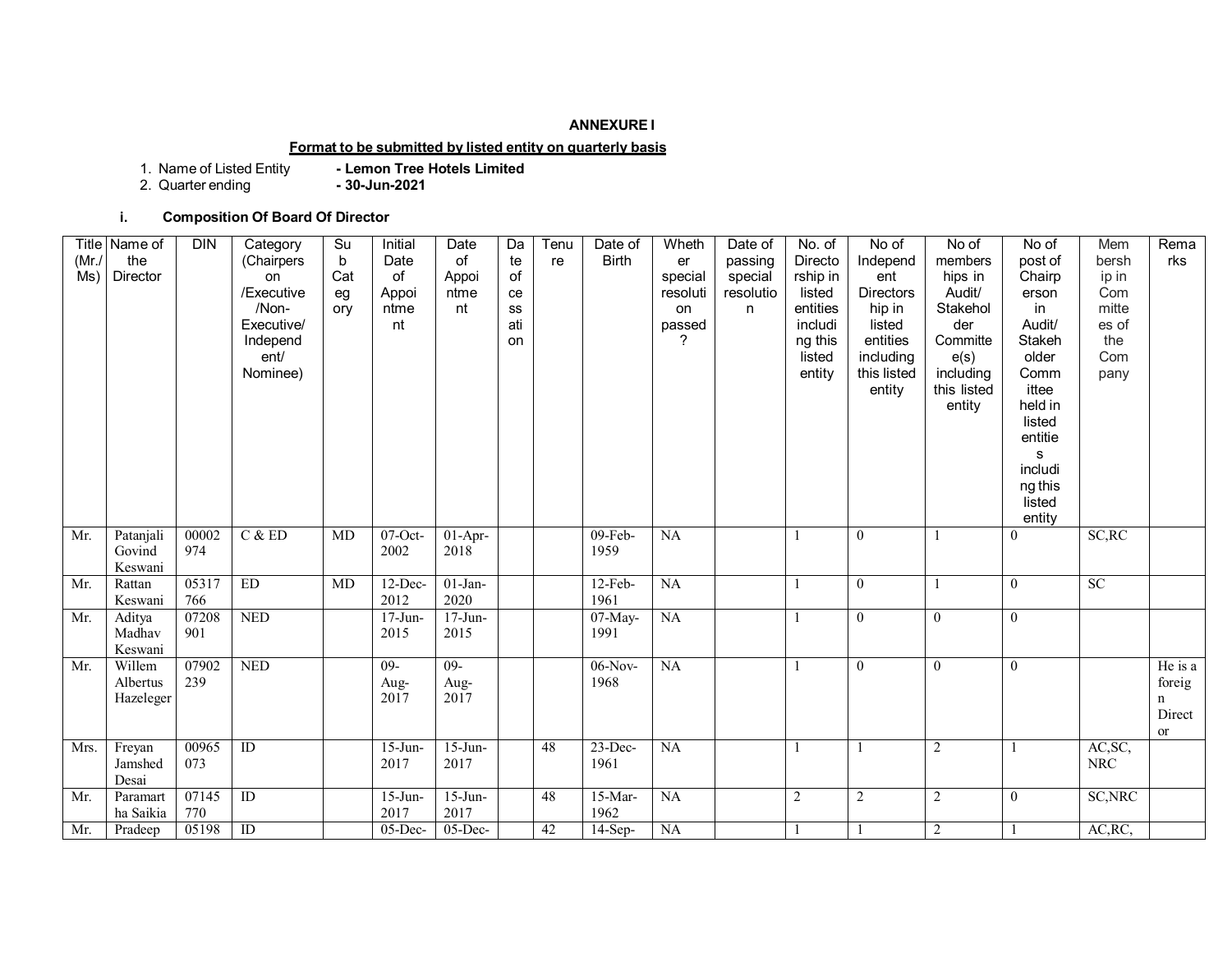|     | Mathur                               | 770          |    | 2017                  | 2017                  |    | 1957               |           |  |  |          | NRC                   |  |
|-----|--------------------------------------|--------------|----|-----------------------|-----------------------|----|--------------------|-----------|--|--|----------|-----------------------|--|
| Mr. | Arvind<br>Singhania                  | 00934<br>017 | ID | $15$ -Jun-<br>2017    | $15$ -Jun-<br>2017    | 48 | 28-May-<br>1964    | NA        |  |  | 0        |                       |  |
| Mr. | Ashish<br>Kumar<br>Guha              | 00004<br>364 | ID | $15$ -Jun-<br>2017    | $15$ -Jun-<br>2017    | 48 | $18-Nov-$<br>1956  | <b>NA</b> |  |  |          | AC                    |  |
| Mr. | Arindam<br>Kumar<br>Bhattach<br>arya | 01570<br>746 | ID | $11-Apr-$<br>2019     | 11-Apr-<br>2019       | 27 | $04-Mar-$<br>1962  | NA        |  |  | 0        | AC, RC,<br><b>NRC</b> |  |
| Mr. | Niten<br>Malhan                      | 00614<br>624 | ID | $06-$<br>Nov-<br>2020 | $06-$<br>Nov-<br>2020 | 8  | $02$ -Aug-<br>1971 | <b>NA</b> |  |  | $\theta$ | AC, RC,<br><b>NRC</b> |  |

| Company Remarks                   | Mr. Patanjali Govind Keswani is the Chairman & Managing Director of the Company |
|-----------------------------------|---------------------------------------------------------------------------------|
| Whether Regular chairperson       | Yes                                                                             |
| appointed                         |                                                                                 |
| Whether Chairperson is related to | Yes                                                                             |
| MD or CEO                         |                                                                                 |

## **ii. Composition of Committees**

### **a. Audit Committee**

| Sr. | Name of the Director       | Category | Chairperson/Membership | <b>Appointment Date</b> | <b>Cessation Date</b> |
|-----|----------------------------|----------|------------------------|-------------------------|-----------------------|
| No. |                            |          |                        |                         |                       |
|     | Pradeep Mathur             | ID       | Chairperson            | 09-Aug-2018             |                       |
|     | Ashish Kumar Guha          | ID       | Member                 | 15-Jun-2017             |                       |
|     | Arindam Kumar Bhattacharya | ID       | Member                 | 13-Feb-2020             |                       |
|     | Niten Malhan               | ID       | Member                 | $06-Nov-2020$           |                       |
|     | Frevan Jamshed Desai       | ID       | Member                 | $09 - Feb - 2021$       |                       |

| Company<br>Remarks            |     |
|-------------------------------|-----|
| Whether Permanent chairperson | Yes |
| appointed                     |     |

## **b. Stakeholders Relationship Committee**

| Sr. | Name of the Director     | Category | Chairperson/Membership | <b>Appointment Date</b> | <b>Cessation Date</b> |
|-----|--------------------------|----------|------------------------|-------------------------|-----------------------|
| No. |                          |          |                        |                         |                       |
|     | Frevan Jamshed Desai     | ID       | Chairperson            | $15$ -Jun-2017          |                       |
|     | Pataniali Govind Keswani | C & E D  | Member                 | $15$ -Jun-2017          |                       |
|     | Rattan Keswani           | ED       | Member                 | $15 - Jun - 2017$       |                       |
|     | Paramartha Saikia        | ID       | Member                 | $11-Apr-2019$           |                       |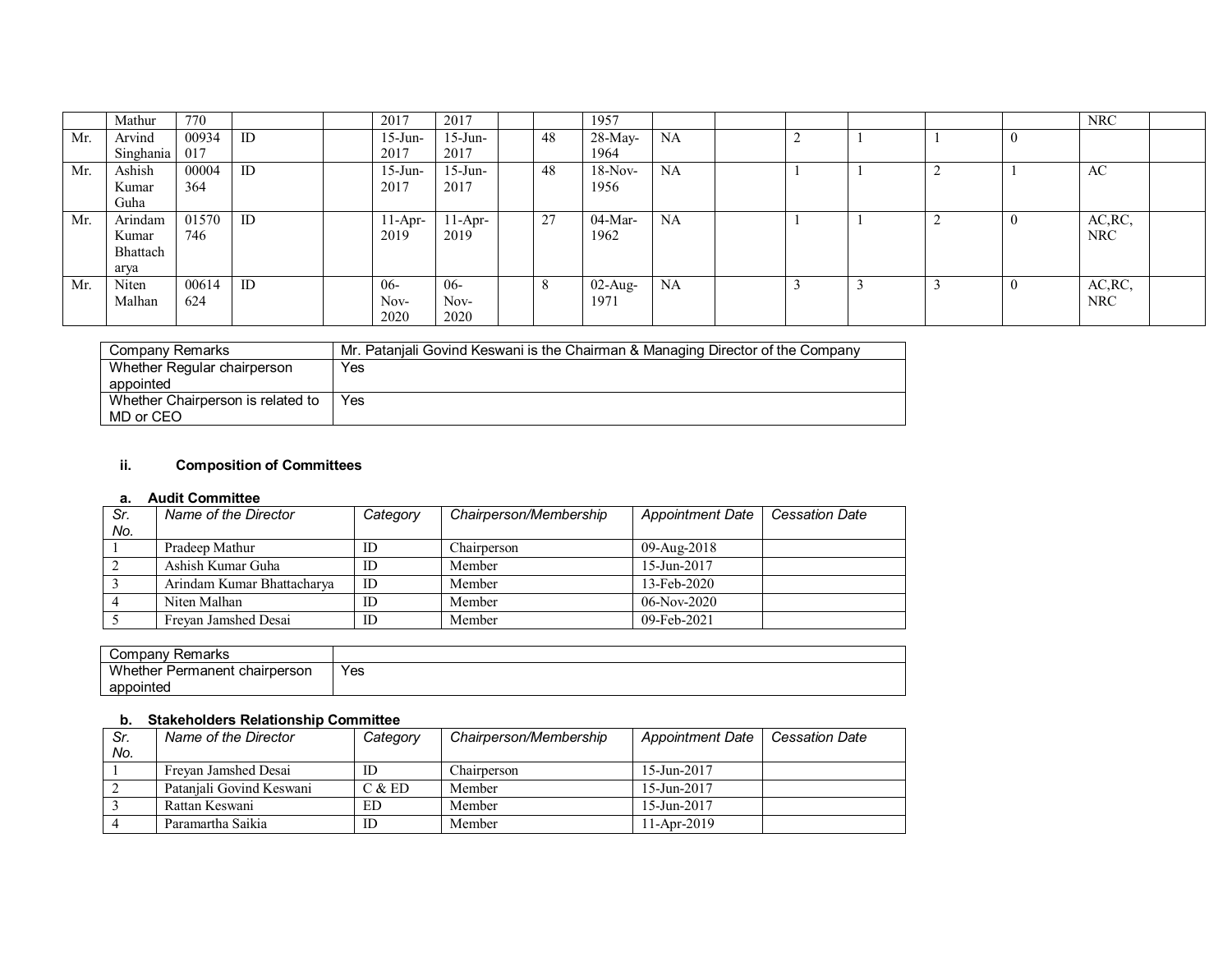| Remarks<br>شcmpany                   |            |
|--------------------------------------|------------|
| Whether i<br>: Permanent chairperson | Yes<br>- - |
| appointed                            |            |

#### **c. Risk Management Committee**

| Sr. | Name of the Director       | Category | Chairperson/Membership | <b>Appointment Date</b> | <b>Cessation Date</b> |
|-----|----------------------------|----------|------------------------|-------------------------|-----------------------|
| No. |                            |          |                        |                         |                       |
|     | Pradeep Mathur             | ID       | Chairperson            | $09$ -Feb-2021          |                       |
|     | Patanjali Govind Keswani   | C & E D  | Member                 | 29-May-2019             |                       |
|     | Niten Malhan               | ID       | Member                 | 09-Feb-2021             |                       |
|     | Arindam Kumar Bhattacharya | ID       | Member                 | $09$ -Feb-2021          |                       |
|     | Vikramjit Singh            | Member   | Member                 | 29-May-2019             |                       |
|     | Kapil Sharma               | Member   | Member                 | 09-Feb-2021             |                       |

| Company<br>Remarks                        |     |
|-------------------------------------------|-----|
| <b>Whether F</b><br>Permanent chairperson | Yes |
| appointed                                 |     |

### **d. Nomination and Remuneration Committee**

| Sr. | Name of the Director       | Category | Chairperson/Membership | <b>Appointment Date</b> | <b>Cessation Date</b> |
|-----|----------------------------|----------|------------------------|-------------------------|-----------------------|
| No. |                            |          |                        |                         |                       |
|     | Niten Malhan               | ID       | Chairperson            | $06-Nov-2020$           |                       |
|     | Paramartha Saikia          | ID       | Member                 | 09-Aug-2018             |                       |
|     | Pradeep Mathur             | ID       | Member                 | $05$ -Dec-2017          |                       |
|     | Frevan Jamshed Desai       | ID       | Member                 | $11$ -Apr-2019          |                       |
|     | Arindam Kumar Bhattacharya | ID       | Member                 | $06-Nov-2020$           |                       |

| Company ∂<br>Remarks                                |     |
|-----------------------------------------------------|-----|
| Whether,<br>t chairperson<br><sup>-</sup> Permanent | Yes |
| appointed                                           |     |

#### iii. **Meeting of Board of Directors**

| Date(s) of Meeting<br>(if any) in the<br>previous quarter | Date(s) of Meeting<br>(if any) in the<br>relevant quarter | Whether<br>requirement of<br>Quorum met | Number of<br>Directors present | Number of Independent<br>Directors present |
|-----------------------------------------------------------|-----------------------------------------------------------|-----------------------------------------|--------------------------------|--------------------------------------------|
| 09-Feb-2021                                               | 15-Jun-2021                                               | Yes                                     |                                |                                            |
| 30-Mar-2021                                               |                                                           | Yes                                     |                                |                                            |

| Company<br>Remarks                     |                                |
|----------------------------------------|--------------------------------|
| Maximum<br>between any<br>' two<br>gap | $\overline{\phantom{a}}$<br>'6 |
| ∵of davs`<br>consecutive (in<br>number |                                |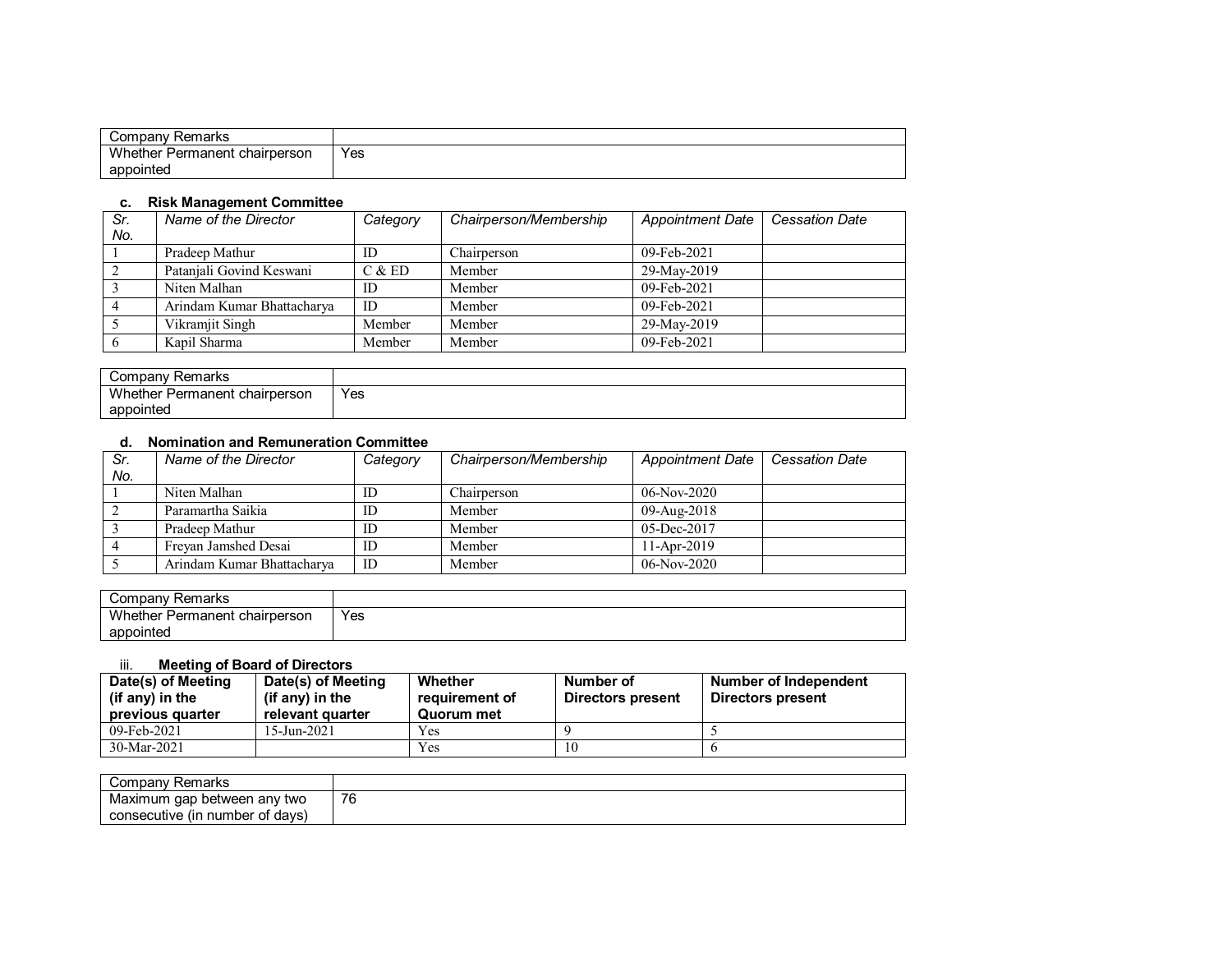## iv. **Meeting of Committees**

| Name of the<br><b>Committee</b>           | Date(s) of meeting<br>during of the<br>committee in the<br>previous quarter | Date(s) of meeting<br>of the committee<br>in the relevant<br>quarter | Whether<br>requirement of<br>Quorum met<br>(Yes/No) | Number of<br><b>Directors</b><br>present | Number of<br>independent<br>directors present |
|-------------------------------------------|-----------------------------------------------------------------------------|----------------------------------------------------------------------|-----------------------------------------------------|------------------------------------------|-----------------------------------------------|
| <b>Audit Committee</b>                    | 08-Feb-2021                                                                 |                                                                      | Yes                                                 | 4                                        | 4                                             |
| <b>Audit Committee</b>                    | 30-Mar-2021                                                                 |                                                                      | Yes                                                 |                                          |                                               |
| Audit Committee                           |                                                                             | 03-May-2021                                                          | Yes                                                 |                                          |                                               |
| <b>Audit Committee</b>                    |                                                                             | 14-Jun-2021                                                          | Yes                                                 |                                          |                                               |
| Nomination &<br>Remuneration<br>Committee | 08-Feb-2021                                                                 |                                                                      | Yes                                                 | 5                                        |                                               |
| Nomination &<br>Remuneration<br>Committee |                                                                             | 15-Jun-2021                                                          | Yes                                                 | 5                                        |                                               |

| Company Remarks                 |     |
|---------------------------------|-----|
| Maximum gap between any two     | -41 |
| consecutive (in number of days) |     |
| [Only for Audit Committee]      |     |

## v. **Related Party Transactions**

| <b>Subject</b>                                          | <b>Compliance status</b><br>(Yes/No/NA) | <b>Remark</b> |
|---------------------------------------------------------|-----------------------------------------|---------------|
| Whether prior approval of audit committee obtained      | Yes                                     |               |
| Whether shareholder approval obtained for material RPT  | Not Applicable                          |               |
| Whether details of RPT entered into pursuant to omnibus | Yes                                     |               |
| approval have been reviewed by Audit Committee          |                                         |               |

| Disclosure of notes on related  |  |
|---------------------------------|--|
| party transactions and          |  |
| Disclosure of notes of material |  |
| related party transactions      |  |